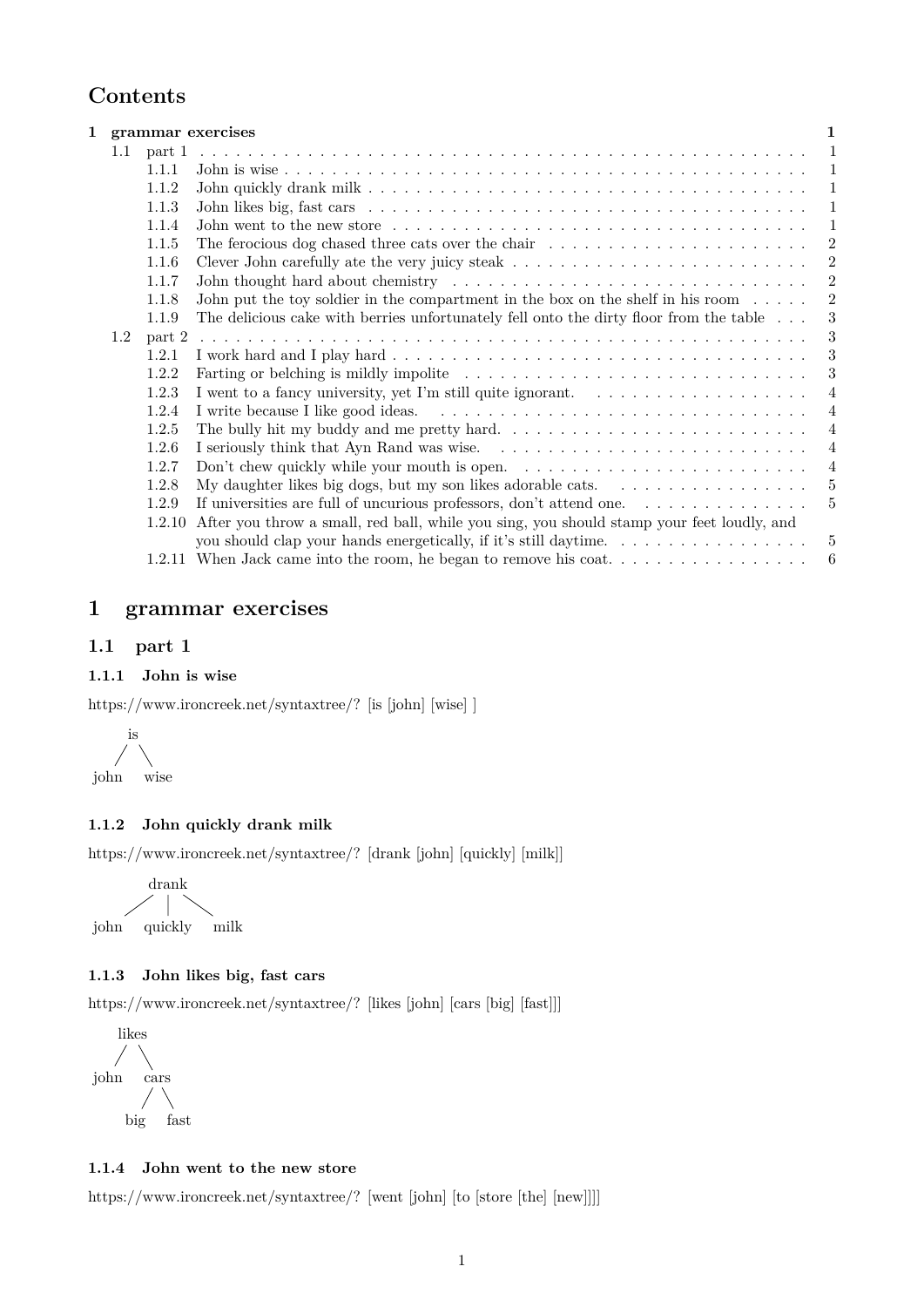

# <span id="page-1-0"></span>**1.1.5 The ferocious dog chased three cats over the chair**

[https://www.ironcreek.net/syntaxtree/? \[chased \[dog \[the\] \[ferocious\]\] \[cats \[three\]\] \[over \[chair \[the\]\]\]\]](https://www.ironcreek.net/syntaxtree/? [chased [dog [the] [ferocious]] [cats [three]] [over [chair [the]]]] )



# <span id="page-1-1"></span>**1.1.6 Clever John carefully ate the very juicy steak**

[https://www.ironcreek.net/syntaxtree/? \[ate \[john \[clever\]\] \[carefully\] \[steak \[the\] \[juicy \[very\]\]\]\]](https://www.ironcreek.net/syntaxtree/? [ate [john [clever]] [carefully] [steak [the] [juicy [very]]]] )



# <span id="page-1-2"></span>**1.1.7 John thought hard about chemistry**

[https://www.ironcreek.net/syntaxtree/? \[thought \[john\] \[hard\] \[about \[chemistry\]\]\]](https://www.ironcreek.net/syntaxtree/? [thought [john] [hard] [about [chemistry]]] )



#### <span id="page-1-3"></span>**1.1.8 John put the toy soldier in the compartment in the box on the shelf in his room**

[https://www.ironcreek.net/syntaxtree/? \[put \[john\] \[soldier \[the\] \[toy\]\] \[in \[compartment \[the\] \[in \[box \[the\] \[on](https://www.ironcreek.net/syntaxtree/? [put [john] [soldier [the] [toy]] [in [compartment [the] [in [box [the] [on [shelf [the] [in [room [his]]]]]]]]]] ) [\[shelf \[the\] \[in \[room \[his\]\]\]\]\]\]\]\]\]\]](https://www.ironcreek.net/syntaxtree/? [put [john] [soldier [the] [toy]] [in [compartment [the] [in [box [the] [on [shelf [the] [in [room [his]]]]]]]]]] )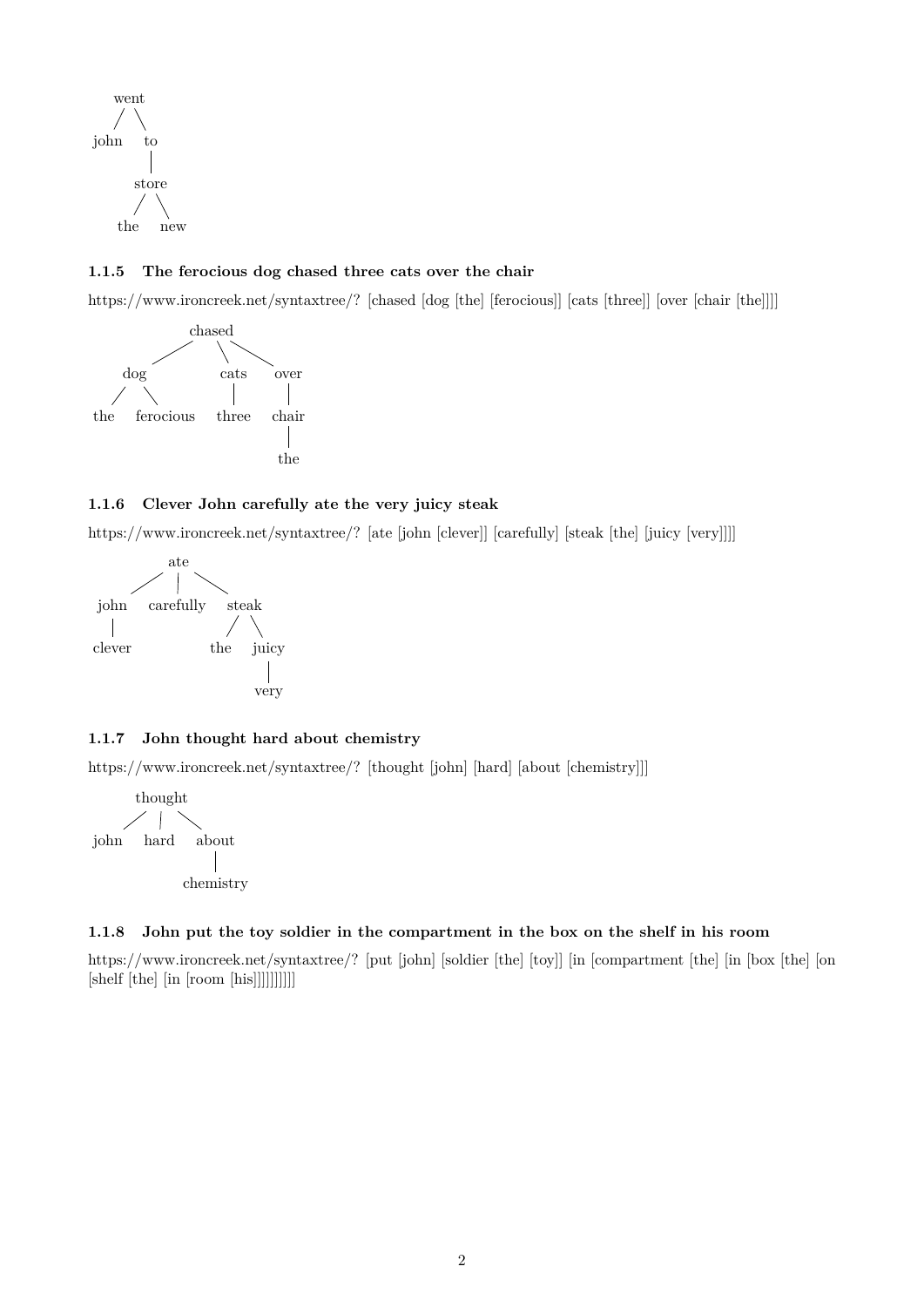

### <span id="page-2-0"></span>**1.1.9 The delicious cake with berries unfortunately fell onto the dirty floor from the table**

[https://www.ironcreek.net/syntaxtree/? \[fell \[cake \[the\] \[delicious\] \[with \[berries\]\]\] \[unfortunately\] \[onto \[floor](https://www.ironcreek.net/syntaxtree/? [fell [cake [the] [delicious] [with [berries]]] [unfortunately] [onto [floor [the] [dirty]]] [from [table [the]]]] ) [\[the\] \[dirty\]\]\] \[from \[table \[the\]\]\]\]](https://www.ironcreek.net/syntaxtree/? [fell [cake [the] [delicious] [with [berries]]] [unfortunately] [onto [floor [the] [dirty]]] [from [table [the]]]] )



# <span id="page-2-1"></span>**1.2 part 2**

# <span id="page-2-2"></span>**1.2.1 I work hard and I play hard**

[https://www.ironcreek.net/syntaxtree/? \[and \[work \[I\] \[hard\]\] \[play \[I\] \[hard\]\] \]](https://www.ironcreek.net/syntaxtree/? [and [work [I] [hard]] [play [I] [hard]] ] )



### <span id="page-2-3"></span>**1.2.2 Farting or belching is mildly impolite**

[https://www.ironcreek.net/syntaxtree/? \[is \[or \[farting\] \[belching\]\] \[impolite \[mildly\]\] \]](https://www.ironcreek.net/syntaxtree/? [is [or [farting] [belching]] [impolite [mildly]] ] )

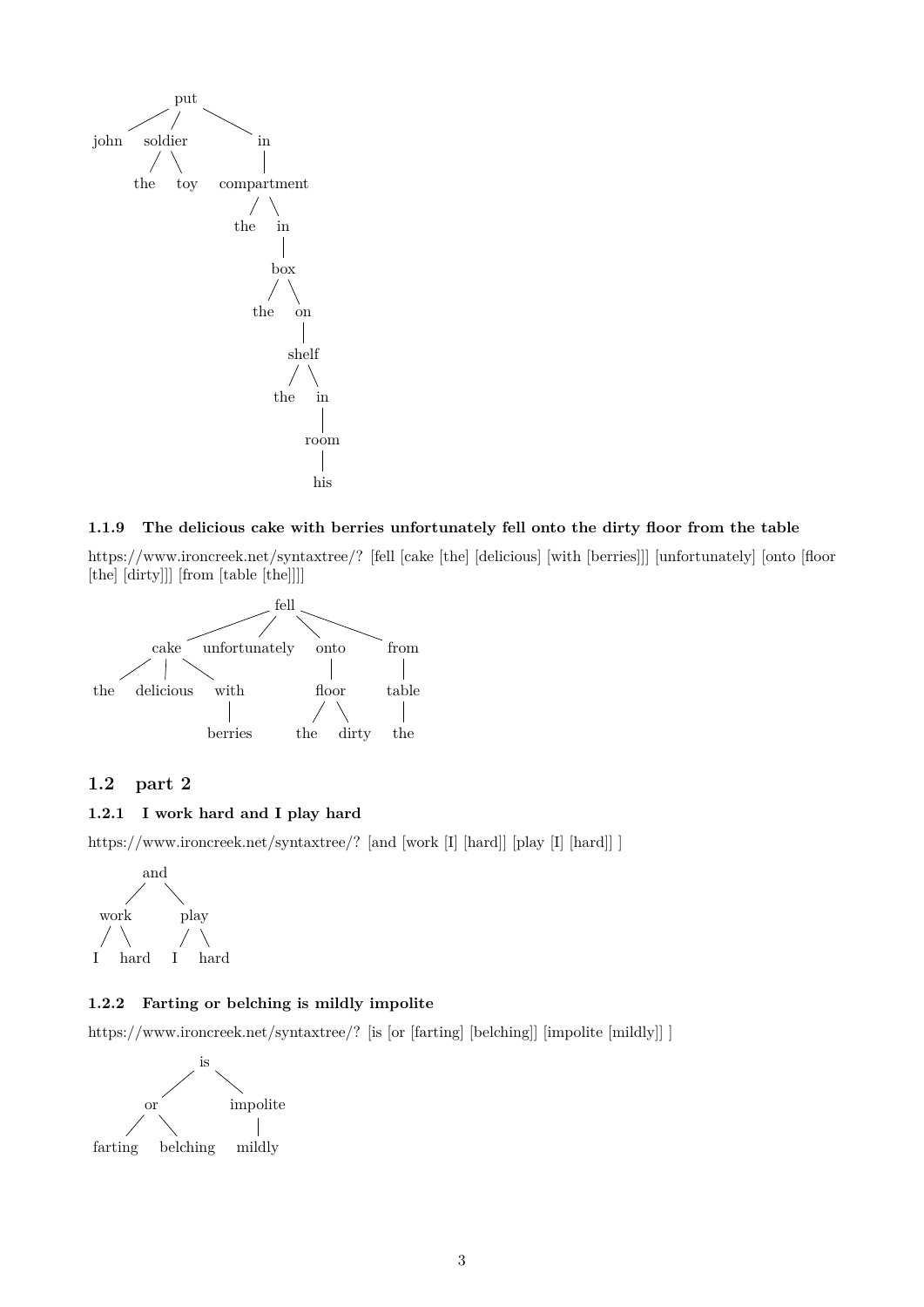### <span id="page-3-0"></span>**1.2.3 I went to a fancy university, yet I'm still quite ignorant.**

[https://www.ironcreek.net/syntaxtree/? \[yet \[went \[I\] \[to \[university \[a\] \[fancy\]\]\]\] \[\[am\] \[\[I\]\] \[still\] \[ignorant](https://www.ironcreek.net/syntaxtree/? [yet [went [I] [to [university [a] [fancy]]]] [{[am]} [{[I]}] [still] [ignorant [quite]]] ] ) [\[quite\]\]\] \]](https://www.ironcreek.net/syntaxtree/? [yet [went [I] [to [university [a] [fancy]]]] [{[am]} [{[I]}] [still] [ignorant [quite]]] ] )



### <span id="page-3-1"></span>**1.2.4 I write because I like good ideas.**

[https://www.ironcreek.net/syntaxtree/? \[because \[write \[I\]\] \[like \[I\] \[ideas \[good\]\]\] \]](https://www.ironcreek.net/syntaxtree/? [because [write [I]] [like [I] [ideas [good]]] ] )



### <span id="page-3-2"></span>**1.2.5 The bully hit my buddy and me pretty hard.**

[https://www.ironcreek.net/syntaxtree/? \[hit \[bully \[the\]\] \[and \[buddy \[my\]\] \[me\]\] \[hard \[pretty\]\] \]](https://www.ironcreek.net/syntaxtree/? [hit [bully [the]] [and [buddy [my]] [me]] [hard [pretty]] ] )



### <span id="page-3-3"></span>**1.2.6 I seriously think that Ayn Rand was wise.**

[https://www.ironcreek.net/syntaxtree/? \[think \[I\] \[seriously\] \[that \[was \[Ayn Rand\] \[wise\]\]\] \]](https://www.ironcreek.net/syntaxtree/? [think [I] [seriously] [that [was [Ayn Rand] [wise]]] ] )



## <span id="page-3-4"></span>**1.2.7 Don't chew quickly while your mouth is open.**

[https://www.ironcreek.net/syntaxtree/? \[while \[do \[not\] \[chew \[quickly\]\]\] \[is \[mouth \[your\]\] \[open\] \] \]](https://www.ironcreek.net/syntaxtree/? [while [do [not] [chew [quickly]]] [is [mouth [your]] [open] ] ] )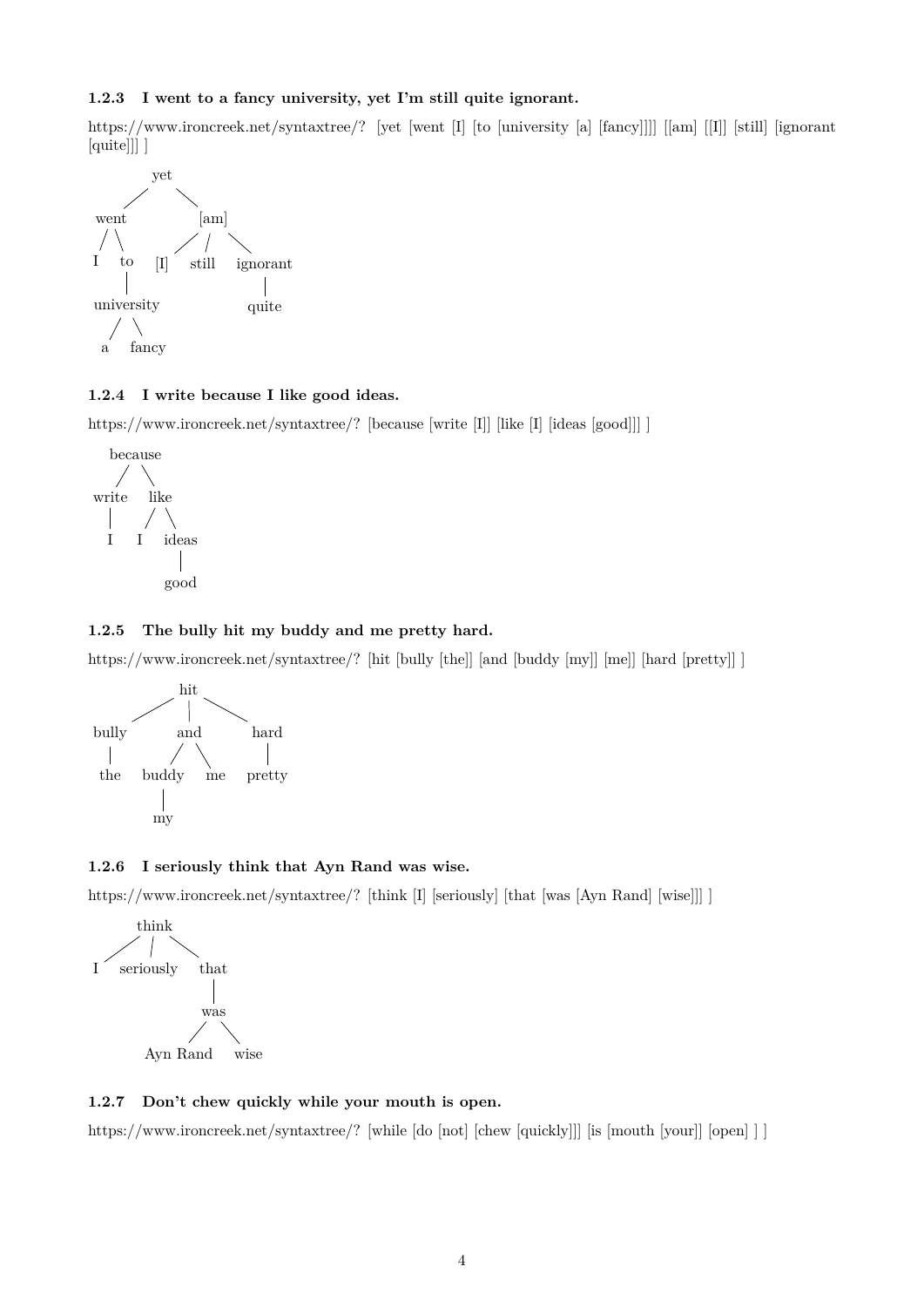

<span id="page-4-0"></span>**1.2.8 My daughter likes big dogs, but my son likes adorable cats.**

[https://www.ironcreek.net/syntaxtree/? \[but \[likes \[daughter \[my\]\] \[dogs \[big\]\]\] \[likes \[son \[my\]\] \[cats \[adorable\]\]\]](https://www.ironcreek.net/syntaxtree/? [but [likes [daughter [my]] [dogs [big]]] [likes [son [my]] [cats [adorable]]] ] ) [\]](https://www.ironcreek.net/syntaxtree/? [but [likes [daughter [my]] [dogs [big]]] [likes [son [my]] [cats [adorable]]] ] )



## <span id="page-4-1"></span>**1.2.9 If universities are full of uncurious professors, don't attend one.**

[https://www.ironcreek.net/syntaxtree/? \[if \[are \[universities\] \[full \[of \[professors \[uncurious\]\]\]\]\] \[\[then\] \[do \[not\]](https://www.ironcreek.net/syntaxtree/? [if [are [universities] [full [of [professors [uncurious]]]]] [{[then]} [do [not] [attend [one]]]] ] ) [\[attend \[one\]\]\]\] \]](https://www.ironcreek.net/syntaxtree/? [if [are [universities] [full [of [professors [uncurious]]]]] [{[then]} [do [not] [attend [one]]]] ] )



### <span id="page-4-2"></span>**1.2.10 After you throw a small, red ball, while you sing, you should stamp your feet loudly, and you should clap your hands energetically, if it's still daytime.**

[https://www.ironcreek.net/syntaxtree/? \[if \[is \[it\] \[still\] \[daytime\]\] \[\[then\] \[after \[while \[throw \[you\] \[ball \[a\]](https://www.ironcreek.net/syntaxtree/? [if [is [it] [still] [daytime]] [{[then]} [after [while [throw [you] [ball [a] [small] [red]]] [sing [you]] ] [{[then]} [and [should [you] [stamp [loudly]] [feet [your]]] [should [you] [clap [hands [your]] [energetically]]] ] ] ] ] ] ) [\[small\] \[red\]\]\] \[sing \[you\]\] \] \[\[then\] \[and \[should \[you\] \[stamp \[loudly\]\] \[feet \[your\]\]\] \[should \[you\] \[clap \[hands](https://www.ironcreek.net/syntaxtree/? [if [is [it] [still] [daytime]] [{[then]} [after [while [throw [you] [ball [a] [small] [red]]] [sing [you]] ] [{[then]} [and [should [you] [stamp [loudly]] [feet [your]]] [should [you] [clap [hands [your]] [energetically]]] ] ] ] ] ] )  $[your]]$  [energetically]]  $]$   $]$   $]$   $]$